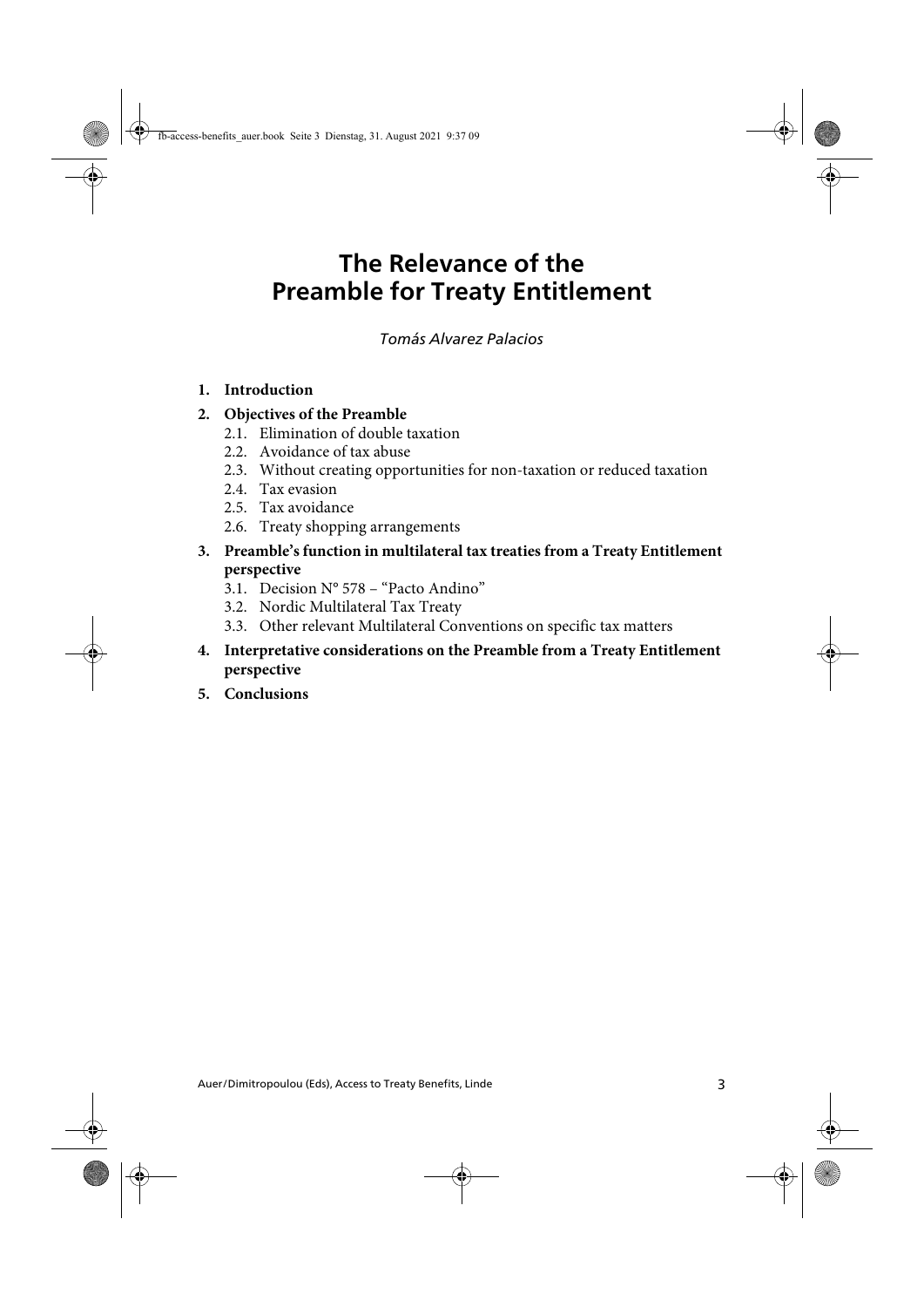## **1. Introduction**

The role that Preambles have played with respect to treaty interpretation and treaty entitlement has not been an undisputed issue to date, particularly in the tax field. Perhaps due to its lack of substantive content or ambiguous language, its practical application has not been uniform. Furthermore, its relevance and particular objective remains an ongoing discussion both for scholars and courts. For the purposes of this chapter, the author understands, in general, that the Preamble of a treaty "consists of a set of recitals which commonly include the motivations, aims and considerations of the Contracting States and the affirmation of the shared values which have played a part in the conclusion of the treaty."1

Prior to the OECD Base Erosion and Profit Shifting Action Plan ("BEPS"),<sup>2</sup> in the view of the International Fiscal Association ("IFA"),<sup>3</sup> the purpose of most Double Tax Conventions ("DTC") expressed in the Preamble was to avoid double taxation *and* prevent fiscal evasion, or just to avoid double taxation. In other cases, the purpose of a pre-BEPS DTC considered the enhancement of economic cooperation. In contrast, only a few pre-BEPS DTCs referred to preventing tax avoidance, though without referring to treaty shopping arrangements. Moreover, IFA concluded also that "treaty practice in many jurisdictions emphasized the limited role that Preambles have played so far in the interpretation of tax treaties."4

In that context – and certainly after BEPS – the 2017 version of the OECD Model Tax Convention on Income and on Capital ("OECD MC")<sup>5</sup> has certainly included in its text several improvements compared to former versions aimed at addressing the above-mentioned situations. In particular, Action 15 of BEPS, which resulted in the enactment of the Multilateral Convention to Implement Tax Treaty Related Measures to Prevent Base Erosion and Profit Shifting ("MLI"),<sup>6</sup> strongly influenced the current version of the OECD MC. Despite the circumstance that Multilateral Tax Conventions are not entirely new in the international tax scenario,<sup>7</sup> the MLI is intended to have a far more reaching effect than any other multilateral tax instrument enacted in the past. Such a conclusion is based

<sup>1</sup> De Broe Luc, *"Role of the Preamble for the Interpretation of Old and New Tax Treaties and on the* Policy of the Prevention of Treaty Abuse", Bulletin for International Taxation, April/May 2020, IBFD, p. 163.

<sup>2</sup> https://www.oecd.org/tax/beps/about/#:~:text=BEPS%20refers%20to%20tax%20planning,such%20as% 20interest%20or%20royalties.

<sup>3</sup> IFA Cahiers de Droit Fiscal International – Volume 105, A: Reconstructing the Treaty Network (2020), p. 24.

<sup>4</sup> IFA Cahiers de Droit Fiscal International (2020), op. cit., p. 24.

<sup>5</sup> https://www.oecd.org/ctp/treaties/articles-model-tax-convention-2017.pdf.

<sup>6</sup> https://www.oecd.org/tax/treaties/multilateral-convention-to-implement-tax-treaty-related-measuresto-prevent-BEPS.pdf.

<sup>7</sup> Bravo, Nathalie "*The Multilateral Tax Instrument and Its Relationship with Tax Treaties*", World Tax Journal, October 2016 (IBFD), p. 280.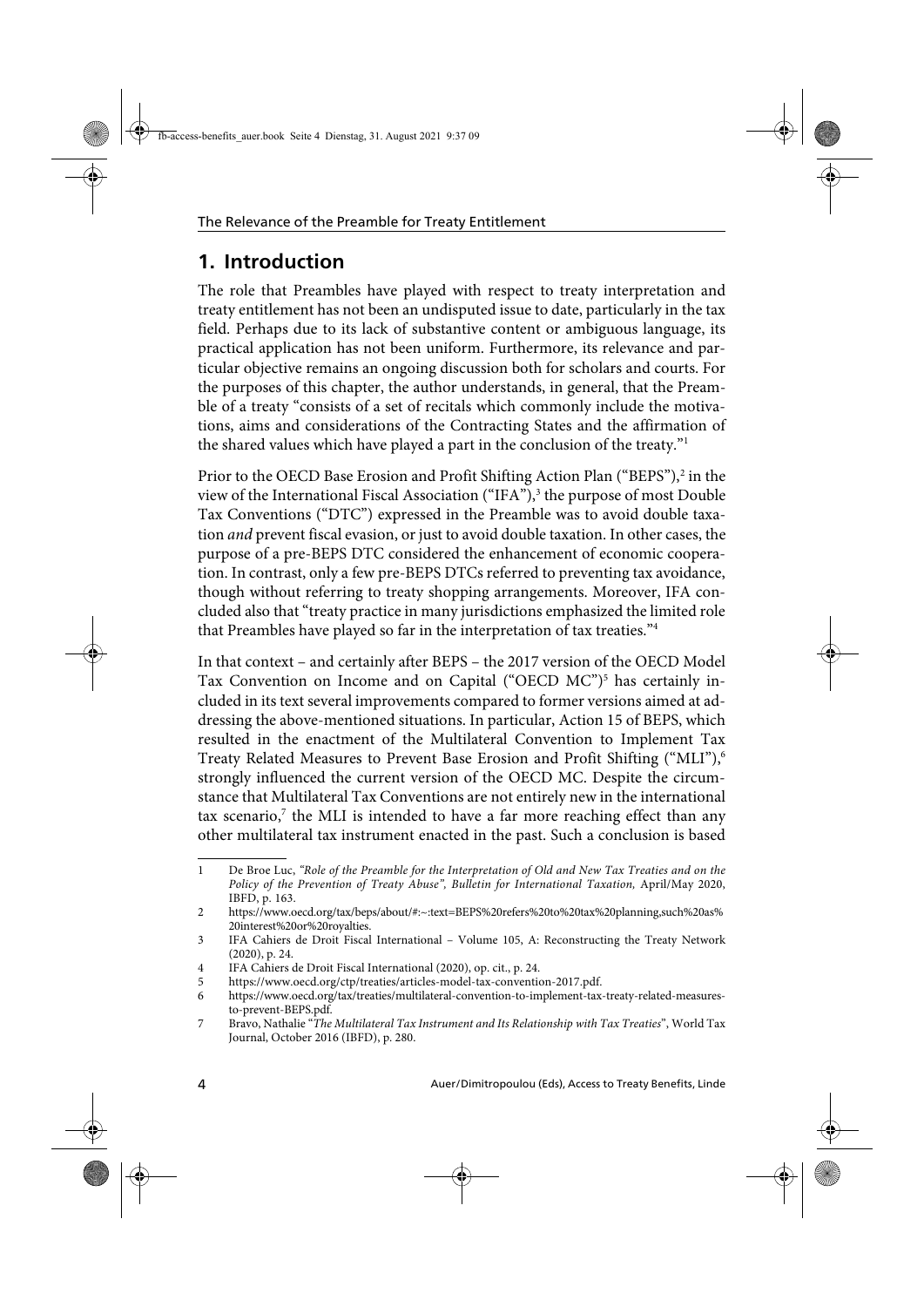not only from the perspective of the objectives that the OECD MC incorporated today as a result of the MLI, but also from an empirical view: MLI signatories are growing day by day.8

The new objectives of the OECD MC introduced by the MLI are certainly closely related to DTC entitlement and can be found in the Preamble, which currently reads as follows:

Preamble to the Convention

(State A) and (State B),

Desiring to further develop their economic relationship and to enhance their cooperation in tax matters,

Intending to conclude a Convention for the elimination of double taxation with respect to taxes on income and on capital without creating opportunities for non-taxation or reduced taxation through tax evasion or avoidance (including through treaty-shopping arrangements aimed at obtaining reliefs provided in this Convention for the indirect benefit of residents of third States),

Have agreed as follows: (…).

The relevance of these new objectives is such that Article 6, paragraph 1 of the MLI, which introduced the new Preamble in the notified Covered Tax Agreements ("CTA"), is deemed as a minimum standard<sup>9</sup> of the rules aimed at preventing treaty abuse of that Convention. A minimum standard in the context of MLI could be understood as a minimum level of protection against treaty abuse, which comprises basically two elements: a preamble, which states the intention of the parties aimed at not creating opportunities for taxpayers to carry out abusive arrangements; the implementation of such intention, which is carried out in practice by means of a Limitation of Benefits ("LOB") provision and/or a General Anti Avoidance Rule ("GAAR"), i.e. the principal purpose test ("PPT").<sup>10</sup>

This chapter aims to analyze the scope of the main concepts that are now be a part of OECD MC Preamble, from a perspective of treaty entitlement (section 2). Moreover, it will address the role the Preamble should have in the interpretation of a DTC, bearing in mind different but complementary perspectives on the topic

<sup>8</sup> According to the OECD official statistics, as of today, 95 jurisdictions already signed the MLI, while 4 others already expressed their intent to sign such instrument (i.e. Algeria, Eswatini, Lebanon and Thailand). http://www.oecd.org/tax/treaties/beps-mli-signatories-and-parties.pdf. Last reviewed: 20 March 2021.

<sup>9 &</sup>quot;*Although there is a political commitment of the G20 and OECD member countries on the implementation of these four minimum standards, all minimum standards suggestions in the BEPS final reports must be classified as soft law from a legal perspective (…). The OECD itself states that all BEPS outputs – including the minimum standards suggestions – are not legally binding, but there is an expectation that they will be implemented accordingly by countries that are part of the consensus."* (Langer, Andreas "*The legal relevance of the minimum standard in the OECD/BEPS Project*", Chapter 5 in "*The OECD Multilateral Instrument for Tax Treaties – Analysis and Effects*", Lang Michael et al. (Eds.), Wolters Kluwer, (2018) p. 89–90.

<sup>10</sup> De Broe, op. cit., p. 171.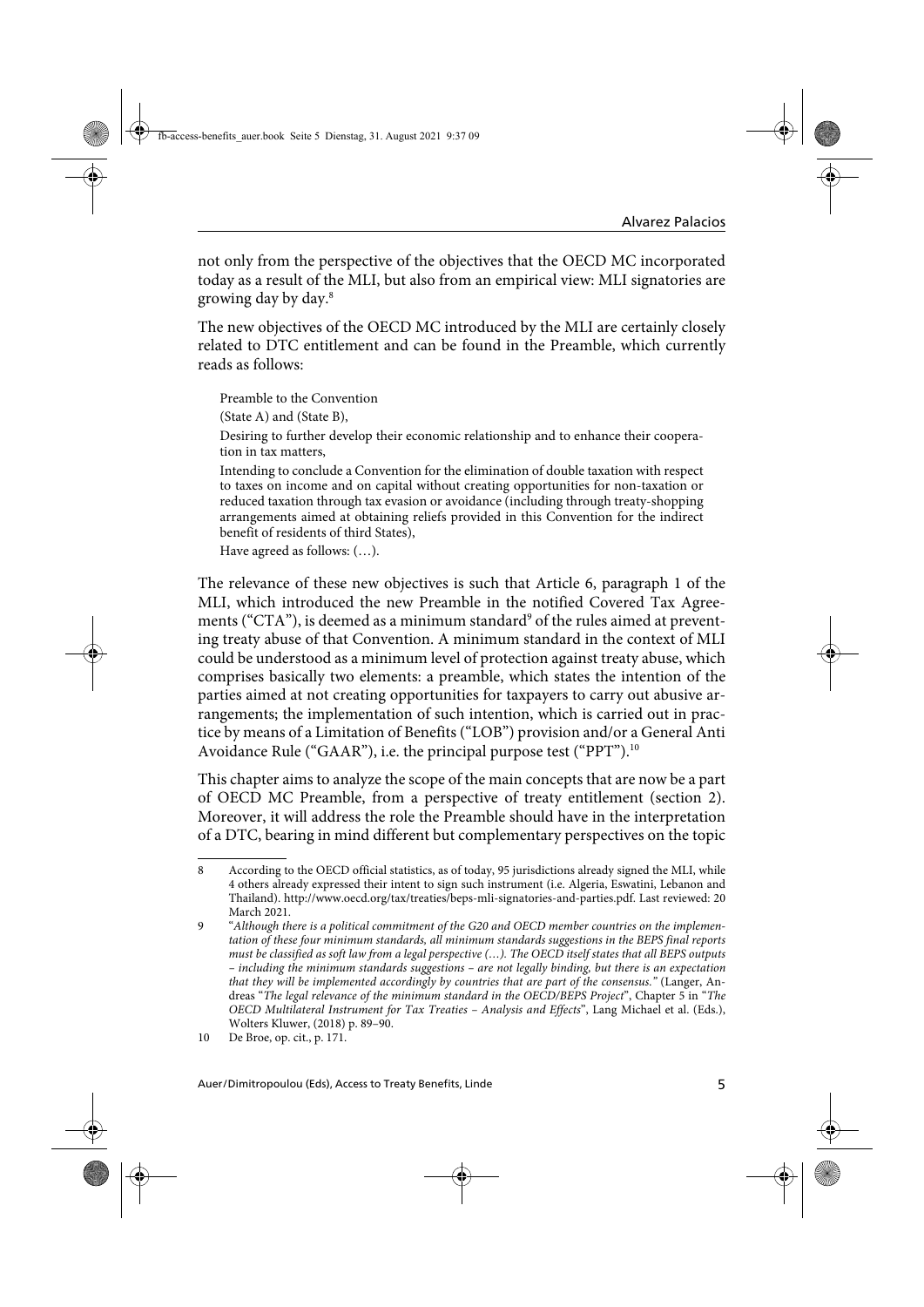(section 3). For such a purposes, a comparative analysis on the role of Preambles in the treaty entitlement in multilateral tax instruments will also be performed (section 4). Finally, the chapter will shed some light on the conclusions of our analysis.

## **2. Objectives of the Preamble**

### **2.1. Elimination of double taxation**

The elimination of double taxation has a long-standing story in international tax treaty history. According to the OECD MC Commentary, 70 bilateral general conventions have already been signed between countries – today members of the OECD – , whose object was the elimination of double taxation when the Council of the Organization for European Economic Cooperation ("OEEC") adopted its first Recommendation concerning double taxation on 25 February 1955.<sup>11</sup> Despite the foregoing, the works in the field had already been started in 1921 by the League of Nations. This work led to the drawing up, in 1928, of the first model bilateral convention and, finally, to the Model Conventions of Mexico (1943) and London (1946), the principles of which were followed with certain variants in many of the bilateral conventions concluded or revised during the subsequent decades.12 A few years after such initial developments, the elimination of double taxation was still a key pursued objective. Indeed, on 30 July 1963, its Council adopted a Recommendation concerning the avoidance of double taxation and called upon the Governments of member countries, when concluding or revising bilateral conventions, to conform to the so-called "Draft Double Taxation Convention on Income and Capital".13 After its initial appearance in the 1963 OECD MC, the elimination of double taxation has, thus, always remained a key element, not only in the subsequent versions of the OECD MC but also in the United Nations Model Double Taxation Convention between Developed and Developing Countries ("UN Model"),<sup>14</sup> which reveals that two of the most relevant international taxation organizations have made consistent efforts in time to tackle double taxation. Both Models have, however, suffered updates and amendments mainly due to changing economic conditions, increase of cross-border operations, new technology and the sophistication of business models.

<sup>11</sup> OECD MC (2017), "Introduction", paragraph 4.

<sup>12</sup> The Model Conventions of Mexico and London had indeed a strong influence in the two Model Tax Conventions of the United Nations and the OECD, respectively, which are nowadays the instruments that are usually followed by countries negotiating a DTC (OECD MC Commentary (2017), op cit. paragraph 4.

<sup>13</sup> OECD MC Commentary (2017), op cit. paragraph 6.

<sup>14 &</sup>quot;*The United Nations Model Double Taxation Convention between Developed and Developing Countries (the United Nations Model Convention) forms part of the continuing international efforts aimed at eliminating double taxation (…)*"*.* (UN Model (2017), "Introduction", paragraph 1).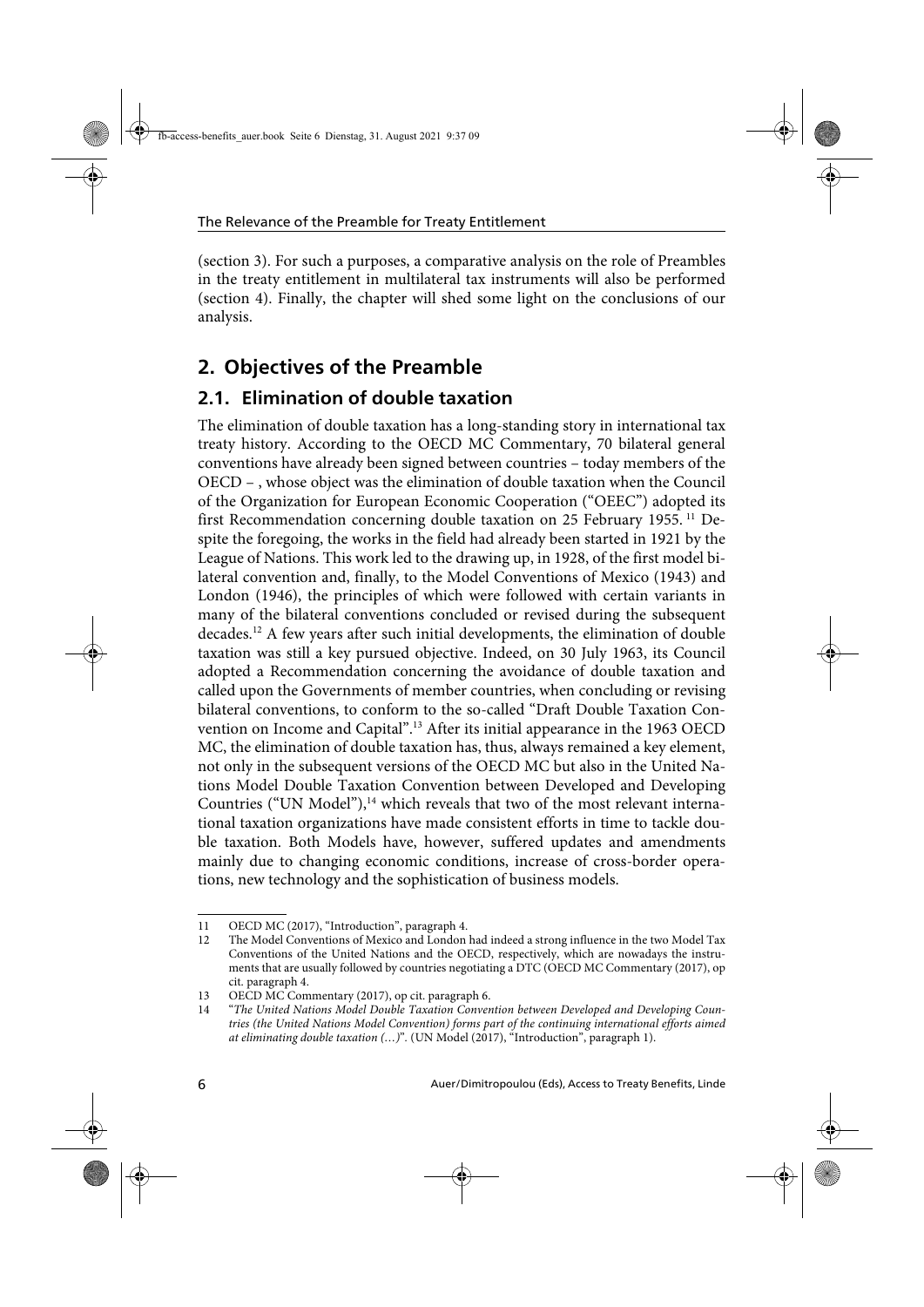Lately, though the digital economy has imposed new challenges on international taxation matters,<sup>15</sup> the elimination of double taxation has still remained a core objective of the OECD/G20 Inclusive Framework on BEPS.<sup>16</sup> In the author's view, the latest developments on the elimination of double taxation have not amended significantly its original scope and understanding, but rather the manner in which it is currently being addressed by most countries. In this respect, from an historical perspective, the bilateral approach has been followed to achieve the elimination of international double taxation. This fact could be easily verified by having a look at the number of DTCs agreed by countries so far.<sup>17</sup> Such a fact leads to conclude that bilateral solutions have been the general rule as to the elimination of double taxation. In contrast, today, the OECD has moved from the "bilateral paradigm" to tackle double taxation to a "multilateral paradigm", which was only exceptionally followed to date.

The switch to a new multilateral approach to tackle double taxation is clearly one of the main *ratio legis* behind the conclusion of the MLI.18 Indeed, paragraph 5 of the OECD MLI Explanatory Statement stated that "Action 15 of BEPS ("Developing a Multilateral Instrument to Modify Bilateral Tax Treaties") concluded that a multilateral instrument, providing an innovative approach to enable countries to swiftly modify their bilateral tax treaties to implement measures developed in the course of the work on BEPS, is desirable and feasible (…)". In light of the above, while the elimination of double taxation could be seen as one of the objectives that have always been present in the OECD MC from its inception, it is worthy to note that the OECD MC Preamble remained silent in this respect until the release of its latest version of 2017. It is precisely the MLI – Article 6 of Part III on "Treaty Abuse" – which emerged to solve this deficiency by requiring that a "Covered Tax

<sup>15 &</sup>quot;*These tax challenges were first identified as one of the main areas of focus of the OECD/G20 Base Erosion and Profit Shifting (BEPS) Project, leading to the 2015 BEPS Action 1 Report (the Action 1 Report).1 The Action 1 Report found that the whole economy was digitalizing and, as a result, it would be difficult, if not impossible, to ring-fence the digital economy. In March 2018, the Inclusive Framework, working through its Task Force on the Digital Economy (TFDE), issued Tax Challenges Arising from Digitalization – Interim Report 2018 (the Interim Report)2 which recognized the need for a global solution*".

<sup>16</sup> In this respect the "*OECD/G20 Inclusive Framework on BEPS Report on "Addressing the Tax Challenges Arising from the Digitalization of the Economy – Highlights (2020)"* provides that *"The 137 members of the OECD/G20 Inclusive Framework recognized the Blueprint on Pillar One as a "solid foundation for future agreement that would adhere to the concept of net taxation of income, avoid double taxation and be as simple and administrable as possible (…)*".

<sup>17</sup> Indeed, one of the points considered by the OECD to work on the MLI as a multilateral and efficient solution to address the new challenges that the digital economy brought up was the cost and time required to renegotiate more than 3000 bilateral DTCs (OECD MLI Explanatory Statements (2016), paragraph 4).

<sup>18</sup> The MLI Preamble already provides in this respect that "*Conscious of the need to ensure swift, coordinated and consistent implementation of the treaty related BEPS measures in a multilateral context;"* and *"Recognizing the need for an effective mechanism to implement agreed changes in a synchronized and efficient manner across the network of existing agreements for the avoidance of double taxation on income without the need to bilaterally renegotiate each such agreement*;".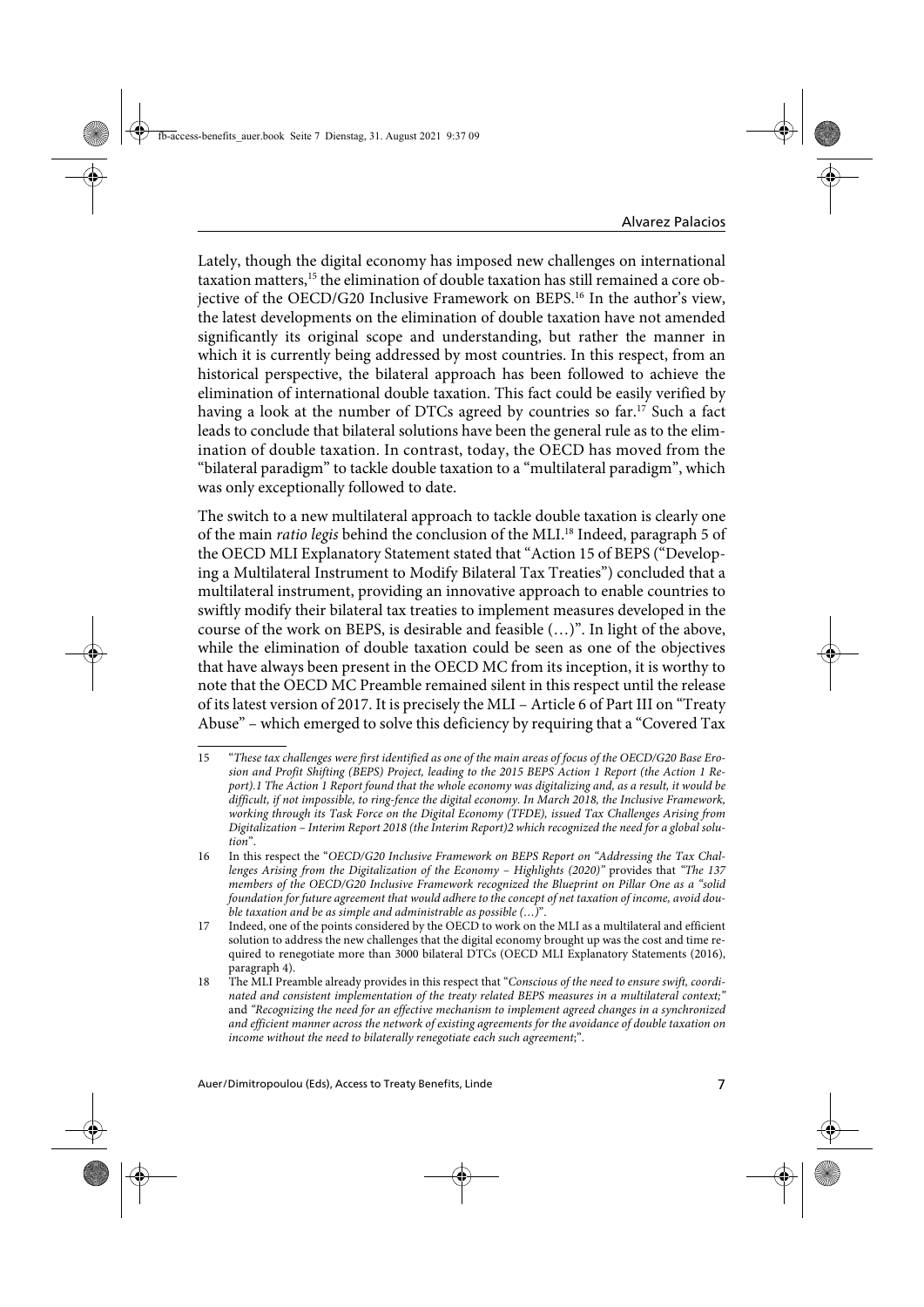Agreement<sup>19</sup> shall be modified in the sense of replacing its Preamble wording by the new version developed by OECD MC (2017). Before the MLI, only the Title of the former OECD MC referred briefly to the "avoidance of double taxation with respect to taxes on income and capital".

In the author's opinion, the changes introduced by the MLI on the latest OECD MC Preamble regarding elimination of double taxation are not very significant in terms of adding new substantive elements to the concept and, in particular, as to the matter of treaty entitlement. However, even when the Preamble might now undoubtedly be deemed as a DTC interpretative element according to Article 31 of the Vienna Convention on the Law of Treaties ("VCLT"),<sup>20</sup> its relevance from a treaty entitlement is only secondary, if one considers the substantive anti-abuse provisions incorporated by the MLI. Hence, the new OECD MC Preamble should not be interpreted as a "game changer" provision in eliminating double taxation. Double taxation, therefore, remains still as an open issue that explains the existence of other OECD MC (2017) provisions such as article 25 on "Mutual Agreement Procedure".

## **2.2. Avoidance of tax abuse**

Until the 2014 OECD MC version, the Preamble did not make any reference to the avoidance of tax abuse. The latest version of the OECD MC does not refer to it as such. Instead, it refer explicitly to a particular form of tax abuse in the context of DTCs, i.e. treaty shopping arrangements. Its inclusion in the new OECD MC Preamble came as a result of the OECD BEPS plan, particularly Action 6<sup>21</sup> on Prevention of Treaty Abuse and Action 15 on MLI.<sup>22</sup> Avoidance of tax abuse in the context of DTC entitlement has become the main goal pursued by the OECD MC. As explained above, such approach might be concluded, based on: i) considering it as a minimum standard for MLI signatories; ii) the inclusion of substantive provisions in the OECD aimed at tackling the avoidance of tax abuse (i.e. LOB and PPT provisions).

<sup>19</sup> Pursuant to article 2, paragraph 1 of the MLI "*The term "Covered Tax Agreement" means an agreement for the avoidance of double taxation with respect to taxes on income (whether or not other taxes are also covered): i) that is in force between two or more: A) Parties; and/or B) jurisdictions or territories which are parties to an agreement described above and for whose international relations a Party is responsible; and with respect to which each such Party has made a notification to the Depositary listing the agreement as well as any amending or accompanying instruments thereto (identified by title, names of the parties, date of signature, and, if applicable at the time of the notification, date of entry into force) as an agreement which it wishes to be covered by this Convention*".

<sup>&</sup>quot;1. A treaty shall be interpreted in good faith in accordance with the ordinary meaning to be given to the terms of the treaty in their context and in the light of its object and purpose.

<sup>2.</sup> The context for the purpose of the interpretation of a treaty shall comprise, in addition to the text, including its preamble and annexes: (…)".

<sup>21</sup> https://www.oecd.org/tax/beps/beps-actions/action6/.

<sup>22</sup> http://www.oecd.org/tax/beps/beps-actions/action15/.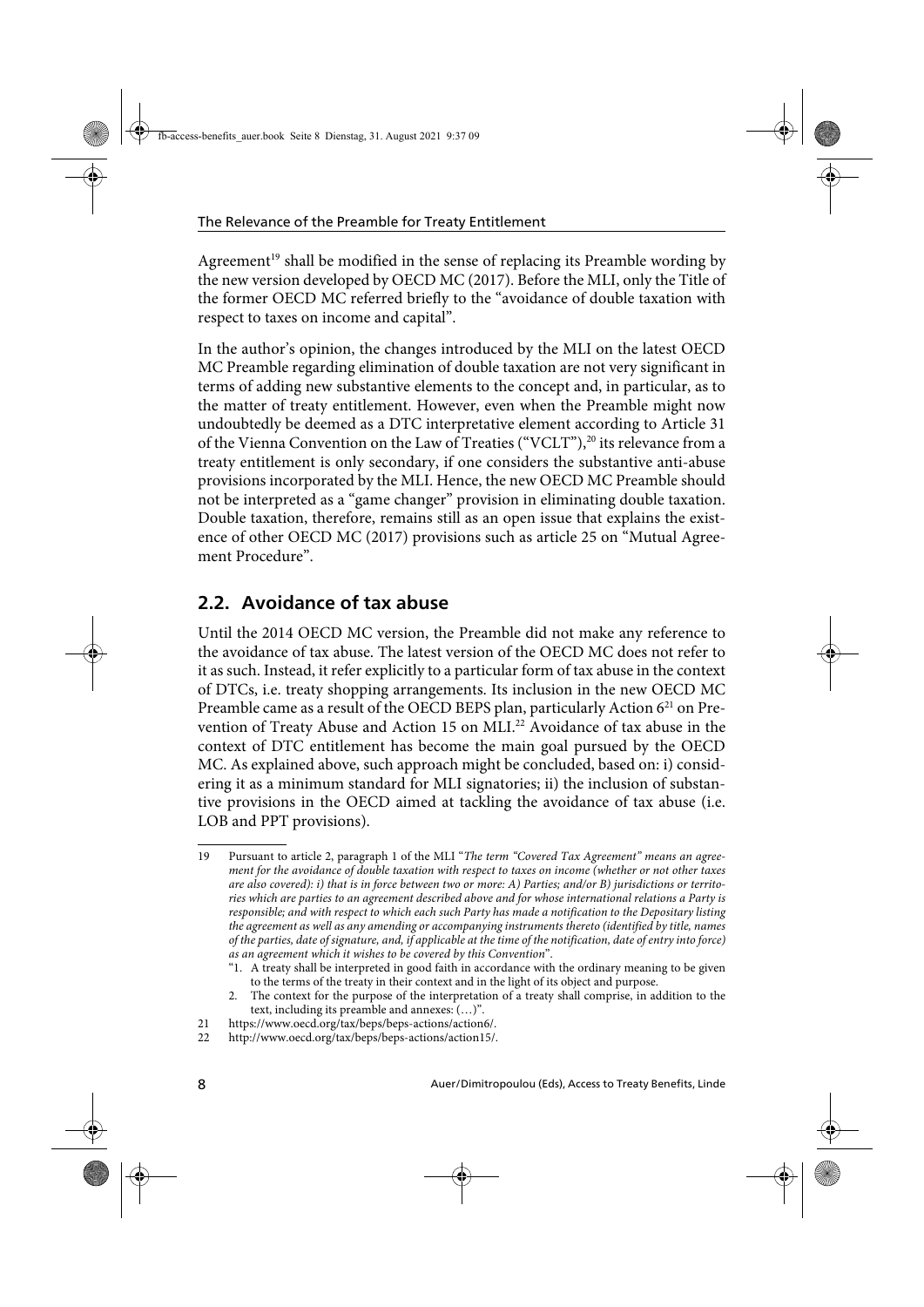Before OECD MC (2017), attempts to overcome the lack of explicit reference to avoidance of tax abuse in DTCs were addressed by arguing that the former OECD MC might contain an inherent anti-abuse rule, based on articles 26, 31 and 32 of the VCLT, according to which benefits are to be denied to structures that abuse the rules of the treaty.<sup>23</sup> However, such a teleological interpretation of the DTCs provisions has been rejected by some courts of a number jurisdictions, $24$  which "despite the clear treaty shopping nature of the structure and the fact that the prevention of fiscal evasion was included amongst the treaty's objective, did not depart from the literal interpretation  $(...)$ <sup>25</sup> The jurisprudence of international courts – in non-taxation matters – appears also to follow the latter order of ideas, establishing in one case that "the preamble in a treaty between the two states only expressed general desires",<sup>26</sup> and in another case that "a preamble cannot alter the clear meaning of a treaty provision".27

On a closer look at the origin of the abuse of law doctrine, it is relevant to remark that before the OECD gave the avoidance of tax abuse the status of a rule of interpretation in the OECD MC Preamble, the "abuse of rights" was already historically considered as a principle of international law.<sup>28</sup> Such a position has been built up on Article 26 of the VCLT,<sup>29</sup> which contains the "pacta sunt servanda" principle. It is true that such provision does not refer explicitly to the abuse of rights, however the VCLT Commentary does refer to it within the discussion that members had when negotiating its provisions.<sup>30</sup> The discussion on whether the abuse of tax treaty has been deemed by the OECD MC as a rule of interpretation rather than a direct application rule is not trivial, particularly in respect of treaty entitlement. In the author's opinion, a provision such as Article 26 of VCLT influences directly how legal provisions should operate; in contrast, a rule of interpretation is aimed at determining the scope and meaning of a certain provision. In other words, an interpretation provision is only the start, whereas an application

<sup>23</sup> See, for instance, the decisions of the Tax Court of Canada (TCC) in CA: TCC, 18 Aug. 2006, *Mil Investments S.A. v. Her Majesty the Queen*, 9 ITLR 25, Case Law IBFD and the Federal Court of Appeal (FCA) in CA: FCA, 13 June 2007, *Mil Investments S.A. v. Her Majesty the Queen*, 9 ITLR 1111, Case Law IBFD.

<sup>24</sup> *Guidant Japan Case* (Tokyo High Court, 28 June 2007; and *Japan-Ireland Tax Treaty Case* (Tokyo High Court, 29 October 2014).

<sup>25</sup> De Broe, op. cit., p. 168.

<sup>26</sup> International Court of Justice ("ICJ"), *Guinea Bissau v. Senegal (1991)* quoted by Schwarz Jonathan, *"The impact of the New Preamble on the Interpretation of Old and New Treaties and on the Policy of Abuse*", Bulletin for International Taxation, April/May 2020, IBFD, p.177.

<sup>27</sup> US – Iran Claims Tribunal ("US-ICT"), "*USA, Federal Reserve Bank v. Iran, Bank Markazi", (2000),* quoted by Schwarz, op. cit. p. 177.

<sup>28</sup> Byers Michael, "Abuse of rights: An Old Principle, A New Age", (2002), 47 McGill LJ., 389.

<sup>29</sup> *"Every treaty in force is binding upon the parties to it and must be performed by them in good faith".* 

<sup>30</sup> *"Some members felt that there would be advantage in also stating that a party must abstain from act as calculated to frustrate the object and purpose of the treaty. The Commission, however, considered that this was clearly implicit in the obligation to perform the treaty in good faith and preferred to state the pacta sunt servanda rule in as simple a form as possible.*"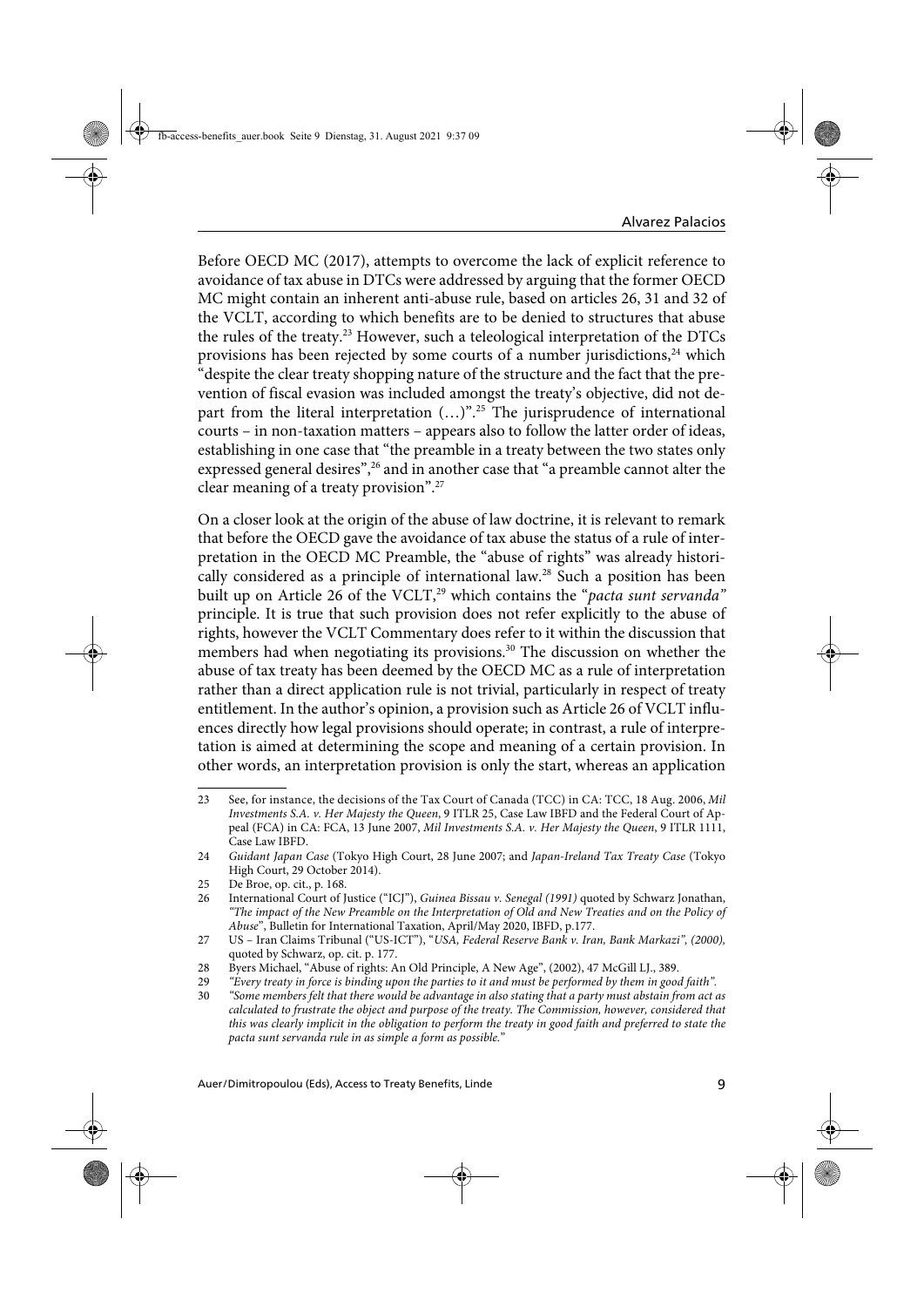provision represents where a provision should lead to. In the author's opinion, perhaps the OECD followed the interpretative path rather than that of directly applicable legal technique, anticipating that the Preamble will be deemed by the courts as a "second line" provision on treaty entitlement, only aimed at ensuring that tax treaties are not abused leaving the main role to achieve such a goal to the substantive anti-abuse provisions introduced by the MLI (i.e. PPT, LOB provisions).<sup>31</sup> As will be observed in the following sections of this chapter, such a position was perhaps also adopted because of the limited relevance that courts around the world have given so far to the OECD MC Preamble regarding tax treaty entitlement.

The fact that the new OECD Preamble refers only explicitly to a specific form of tax treaty abuse (i.e. treaty shopping arrangement) should not be interpreted as excluding other forms of treaty abuse. Thus, the access to treaty benefits should be denied not only to structures qualified as treaty shopping arrangements, but also to structures that may be qualified, in general, as abusive. As might be concluded from the works of the OECD<sup>32</sup> and in the opinion of scholars, the limited explicit reference to treaty shopping arrangements is mainly explained by the fact that these are the most common abusive tax planning strategies used by taxpayers. In the author's opinion, although the approach followed by the OECD MC might be reasonable – i.e. it is difficult to conclude an exhaustive list of "abusive conducts" – as the provision is aimed at denying access to DTC benefits, under general legal interpretation principles, it should be interpreted strictly. Therefore, even if other examples are to be found in the OECD Commentary, one would have expected that the Preamble provides further guidance as to what elements constitute an abusive arrangement. Such approach might imply, on the one hand, providing more legal certainty to the taxpayer and, on the other hand, limiting the possibility of judicial ambiguous interpretations on the subject.

The emphasis that the OECD puts on treaty shopping arrangements is also explained by the ever-growing number of DTCs concluded by many countries

<sup>31</sup> Other types of treaties have followed another path and included an explicit rule that denies treaty entitlement, when abusive conducts are carried out. For instance, Article 9.15. – on Denial of Benefits – of the Trans-Pacific Partnership Agreement provides that:

<sup>&</sup>quot;1. A Party may deny the benefits of this Chapter to an investor of another Party that is an enterprise of such other Party and to investments of that investor if the enterprise:

<sup>(</sup>a) is owned or controlled either by persons of a non-Party or of the denying Party; and

<sup>(</sup>b) has no substantial business activities in the territory of any Party other than the denying Party".

<sup>32 &</sup>quot;*Effective rules to tackle the abuse of tax treaties are under development and will be delivered by September 2014. These rules will first address treaty shopping arrangements (…). They will also prevent the use of structures involving the use of companies that claim to be resident of two treaty countries to achieve double non-taxation. Further, it will address unintended cases of non-taxation that result from tax treaties, in particular where countries eliminate double taxation through the exemption method". (*OECD (2014), "*Addressing the Tax Challenges of the Digital Economy, OECD/G20 Base Erosion and Profit Shifting Project"*, OECD Publishing, p. 113.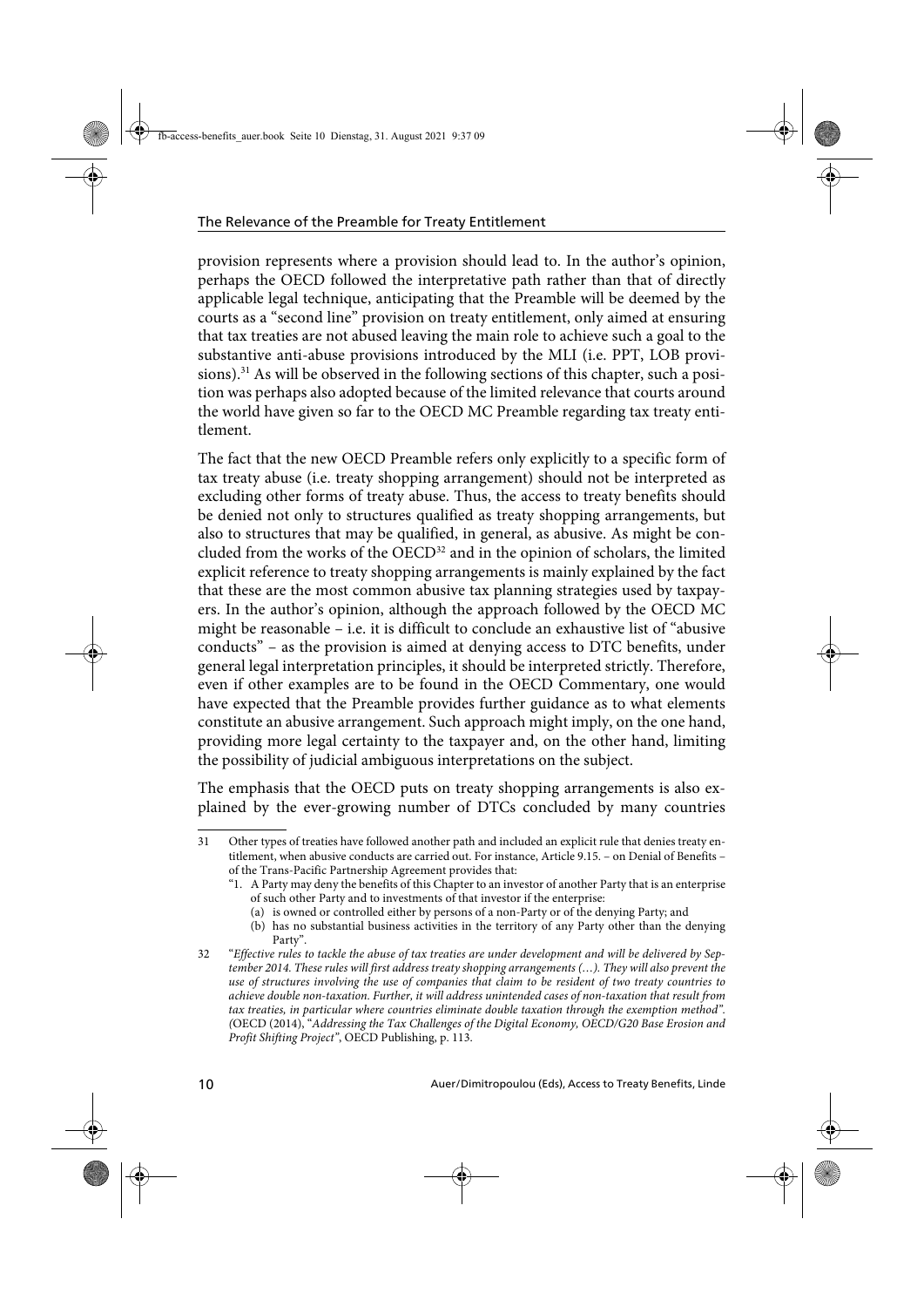around the globe, which indirectly fosters treaty shopping arrangements. Some taxpayers – usually multinational enterprises ("MNE") comprising a number of subsidiaries located in different jurisdictions – have taken advantage of gaps and mismatches within the current extensive DTC network of some countries to artificially lower its tax burden.

In the author's view, the core development of the concept of tax abuse in the OECD MC (2017) has been carried out by the MLI not by means of its new Preamble provision but by introducing a number of substantive provisions aimed at addressing the abuse of tax treaties.<sup>33</sup>

### **2.3. Without creating opportunities for non-taxation or reduced taxation**

The phrase "without creating opportunities for non-taxation or reduced taxation" is an innovation introduced by the OECD MC (2017). Nonetheless, the topic is not entirely new, as international measures aimed preventing double nontaxation or reduced taxation have already addressed this issue before the enactment of the MLI and the latest version of the OECD MC.<sup>34</sup> Moreover, though the issue exceeds the scope of this work, it is worthy to note that double non-taxation has also been a topic that has been discussed from the perspective of European Union ("EU") law as potentially qualified as state aid.<sup>35</sup>

It might be argued that prior to the OECD MC (2017), interpreting DTCs in good faith should not lead to non-taxation or reduced taxation. However, it is also worthy to remark that a literal interpretation of the OECD MC could also lead to conclude the opposite. Furthermore, there is the opinion $36$  that it is not a purpose of the OECD MC to prevent double non-taxation, as tax treaties are only aimed at allocating taxing rights among Contracting States. In other words, tax treaties do not include obligations for Contracting States to levy taxes, it being a matter of domestic law. In the opinion of Professor De Broe, the latter leads to the conclusion that "Only cases of double non-taxation that result from structured tax eva-

<sup>33</sup> According to MLI Explanatory Statement, paragraph 88, the Report on BEPS Action 6 includes three alternative rules: the first is a general anti-abuse rule based on the principal purpose of transactions or arrangements (i.e. PPT). In addition to this, BEPS Action 6 Report provides two versions – a simplified and detailed version of a specific anti-abuse rule (i.e. LOB provision), which limits the availability of treaty benefits to persons that meet certain conditions.

<sup>34</sup> For instance, the wording suggested in point. 3.2 of the European Commission Recommendation "on aggressive tax planning", Brussels, 2012 states: *"Where this Convention provides that an item of income shall be taxable only in one of the contracting States or that it may be taxed in one of the contracting States, the other contracting State shall be precluded from taxing such item only if this item is subject to tax in the first contracting State".*

<sup>35</sup> For extensive analysis see Marchgraber, Christoph, *"Double (Non-) Taxation and EU Law."*, Wolters Kluwer, (2017).

<sup>36</sup> De Broe, op. cit., p.172.